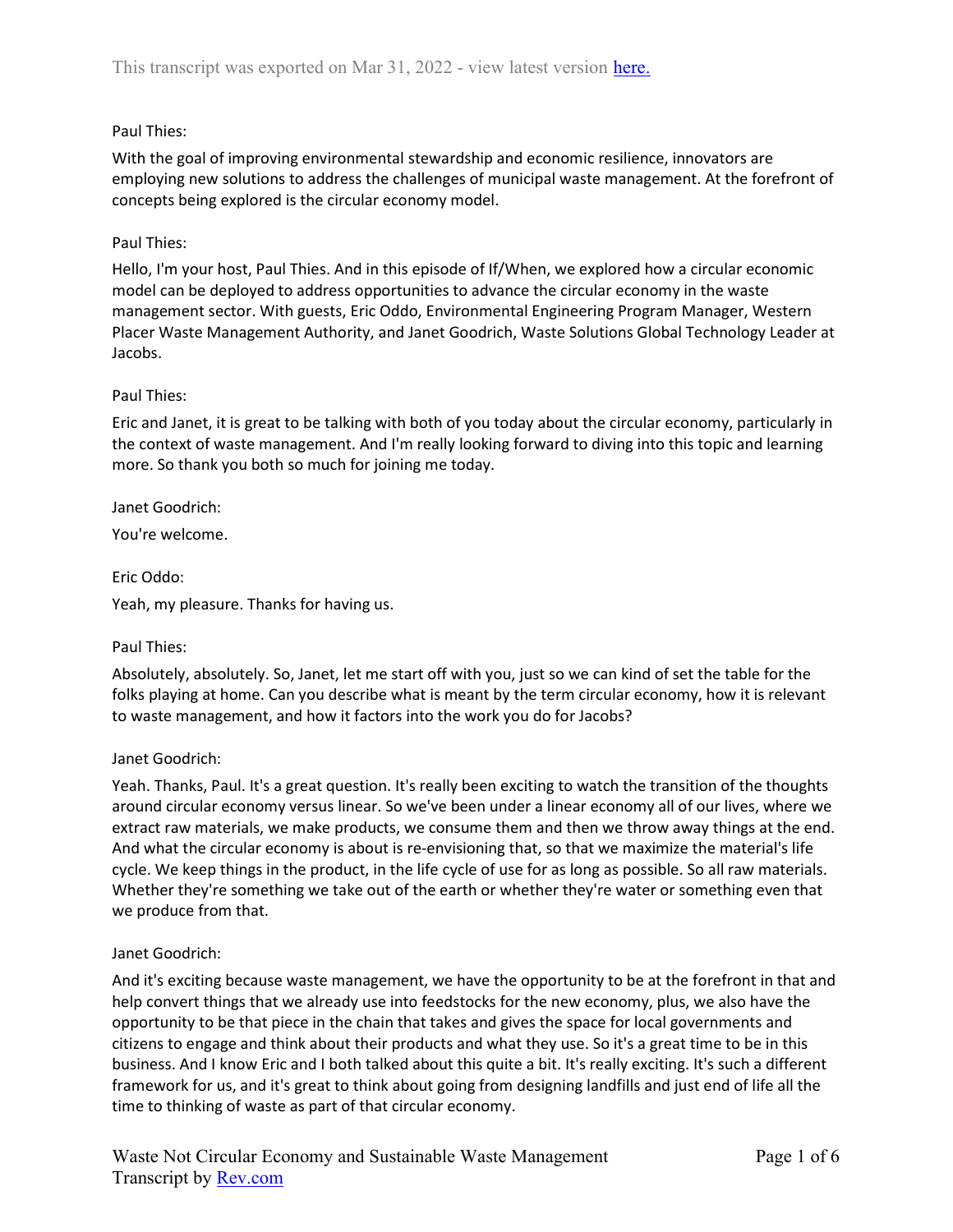# Paul Thies:

Yeah, and I've got to imagine, I mean, it's got to be revolutionary for waste management, the waste management sector and really just disruptive, but in a good way in terms of what you do and how you mitigate and remediate waste. So now, Eric, let me ask you from where you sit, what steps have you taken to connect the waste management you perform with circular economy creation and where do you see that going?

#### Eric Oddo:

Yeah. Well, our agency, the Western Placer Waste Management Authority, has really put its cards on the table here. And we're establishing a space to foster deciding and development of public-private partnerships with emerging and already established technologies that can take the materials that we recover from the waste stream as an input to their processes.

#### Eric Oddo:

And to add on to what Janet was mentioning, it really does shift the dynamic here from being a waste management operation to a resource management operation realizing that there's an enormous amount of value in the products that are in the waste stream, that heretofore have not had a ready, marketable value. And we want to change that dynamic.

#### Eric Oddo:

Our agency is really setting the stage to foster the development in citing these technologies, but we're also working with Sacramento State and the Carlsen Center for Innovation and Entrepreneurship to effectively deepen our bench and help us find and mentor these new industries and bring them to us because we learned that we cannot just establish a space and wait for them to come to us. We need to go out and find these entrepreneurs, these industries, these technologies, and help them come to us.

#### Paul Thies:

That's interesting. And I've got to think that there's got to be like a, pardon the word, ecosystem out there, right, where it's collaborative, where it's not just that you at the end of a product cycle, like Janet was saying the linear waste management, but that earlier in the chain, producers are changing how they produce things to give them longer life. Or they're reusing resources and finding ways. So then it's got to change, I guess, the volume of what you're dealing with, but what do you think, Eric, is the most significant thing that needs to happen to connect waste management to resource efficiency and the circular economy?

## Eric Oddo:

Well, Paul, I think you touched on a big one right there is simply market demand and market acceptance for these materials. And to the degree that virgin materials are cheaper, somehow have the vision that they're a better product is that it's going to be hard to change that model. But I think once folks realize and industries realize that these products can be put out on the market and be just as good, if not better, than virgin products. And by really establishing a strong circular economy model, you work with those end users to provide the product that they need. So we had the ability to pull out materials and meet the spec for the next entity to create them to a product that meets the subsequent spec. And so they no longer have to rely simply on virgin materials thinking that they're better than a reused material. So that's a big one, is simply market acknowledgment and demand for these products.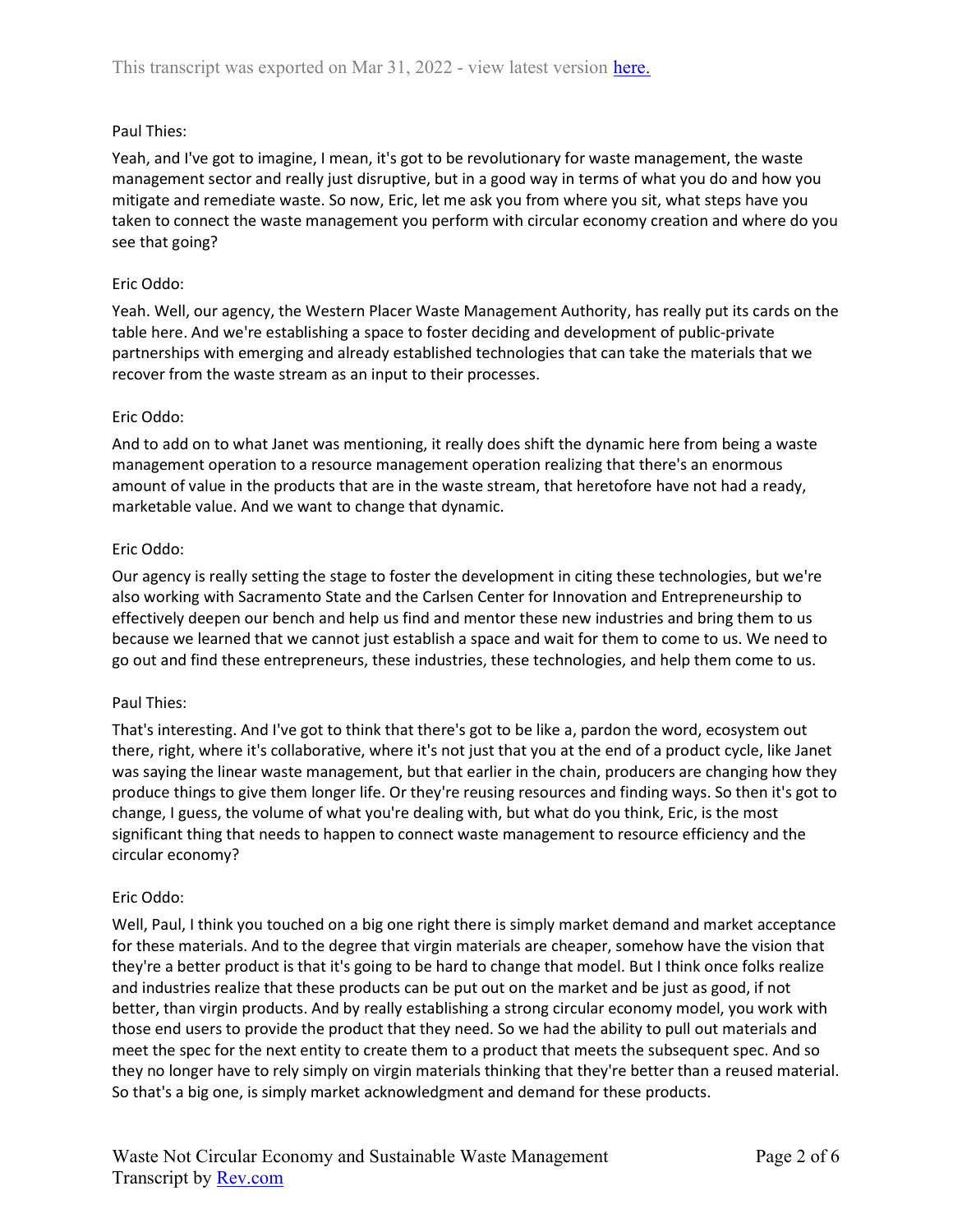# Eric Oddo:

Second, is streamline permitting, and sitting here in California where permitting is the elephant in the room, we really need the regulatory agencies to realize is that if we're going to move the needle on waste and resource management, they need to be a part of this discussion as well, is how do we get these industries on the ground and working without a whole lot of red tape.

## Eric Oddo:

And then finally, like anything else, it comes down to money. We need private capital investment. I don't think we can rely on government alone to pony up the money here. And I think that there's plenty of industries out there and entrepreneurs that want to put capital into these types of long-range, visionary changes.

## Paul Thies:

Yeah, and I think that you're seeing that with a greater emphasis on ESG coming from the investor community, for instance, that they're going to kind of mandate that companies put their money where their mouth is. And then also, you couple that with innovations and resource management. There's a better way to produce something with less waste. And then down the chain, there's less waste for you to have to deal with.

#### Paul Thies:

So now, Janet, let me ask you kind of touching on that, and segue to what Eric was saying, what opportunities do you see for cross-collaboration between industry, academia, and the waste sector, private and public to combine and accelerate the circular economy?

## Janet Goodrich:

Paul, that's a really great question. Eric touched on it a little bit that his agency is already working with, for example, an academic group locally that is then pulling back to the City of Phoenix RISN network, which is a great example. We also, Jacobs have had the fortunate ability to be involved with a few others globally like the Guam Zero Waste program, and this circular economy work in Scotland where we're able to help create that connection between industry, academics, as well as consulting.

## Janet Goodrich:

And then like Eric mentioned, regulatory, too, is super important. I think one of the main drivers that's getting everybody to the table right now that is pretty new is, in addition to ESG forcing it from the top down, there is also a global shortage in the supply chain. And it is just going to get worse as economies blossom throughout the world. And people want products. And if we stay with the take-make-dispose economy, we don't have enough earth resources to create the products, and those innovators, those industries that are out there in the lead right now realize that.

## Janet Goodrich:

And they're starting to figure out how can they partner with people like Western Placer Waste Management Authority to get materials, but that connection is hard. It's not something that exists right now, as Eric said. So his agency is trying to find ways to make the connections. I think we in the consulting world have the opportunity to make connections and that's just what we've been doing with Eric, is helping him find people to talk to, but there's a lot more to do.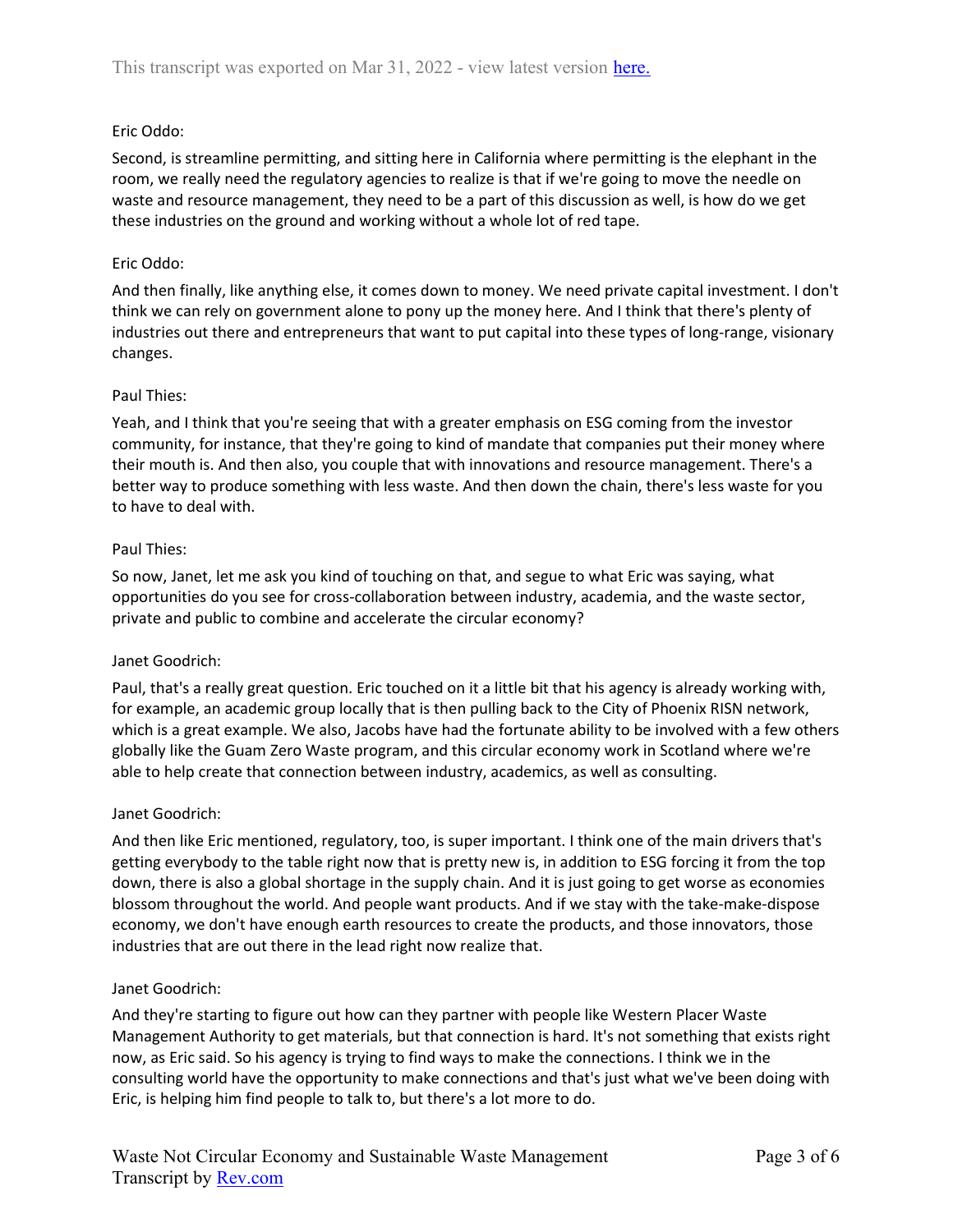# Paul Thies:

So Janet, are you seeing, from your standpoint, are people reaching across and sharing best practices from communities? So maybe there's another community that's talking with Eric go "What are you doing?" Well, this is what we're doing. And they're kind of learning from each other. Is that a fair characterization?

## Janet Goodrich:

It's starting. It's not as mature as we would like, but that's what happened with Eric and Western Placer is we reached out to the City of Phoenix and talked to them about what they were doing. Now, Eric already had a great vision for this prior to that, but learning from what's worked for them has been a great benefit to this project.

## Paul Thies:

Now, Eric, what's next for Western Placer Waste Management Authority in terms of building upon the success you've achieved thus far with a circular economic model?

## Eric Oddo:

Well, I think the big step, and Jacobs has really helped us get to this point, is conduct an EIR and master planning exercise to help streamline the process for getting these private industries to build site next to us. So as I mentioned earlier, part of this is really streamlining the red tape to make it easy and, to use an overused term, a shovel-ready environment for sites to come in and establish their industry.

## Eric Oddo:

We also realize that a lot of these are emerging ideas and emerging technologies, and maybe they're not ready for primetime commercial scale yet. So we've also set up a structure where we're going to provide a landing spot for pilot technologies and pilot projects and allow these entrepreneurs to test out their ideas in essentially a real-life lab. We have the infrastructure, we had the space, we had the materials, and give them the chance to prove out their technologies and see if it can make sense on a commercial scale.

## Eric Oddo:

I think that's going to be a really crucial to making this whole thing work, to have viable technologies and viable industries so that it isn't just a pipe dream. And so we already have an existing pilot study here on site. We're getting calls constantly from different entities that are interested in starting pilot studies and pilot technologies with us. And I think that that's where things are going to move over the next couple years is get a couple of these early successes under our belt. And that's going to drive more notoriety and acknowledgment across the entire sector here and draw in more interest to our site.

## Paul Thies:

No, that's great. You literally are providing testing ground. Literally, that these innovators can come in and try out their ideas and put them into practice and see how they'll work and I just love that, that you're thinking, too, about the scalability and then being able to share it out to others in the waste management sector.

## Paul Thies: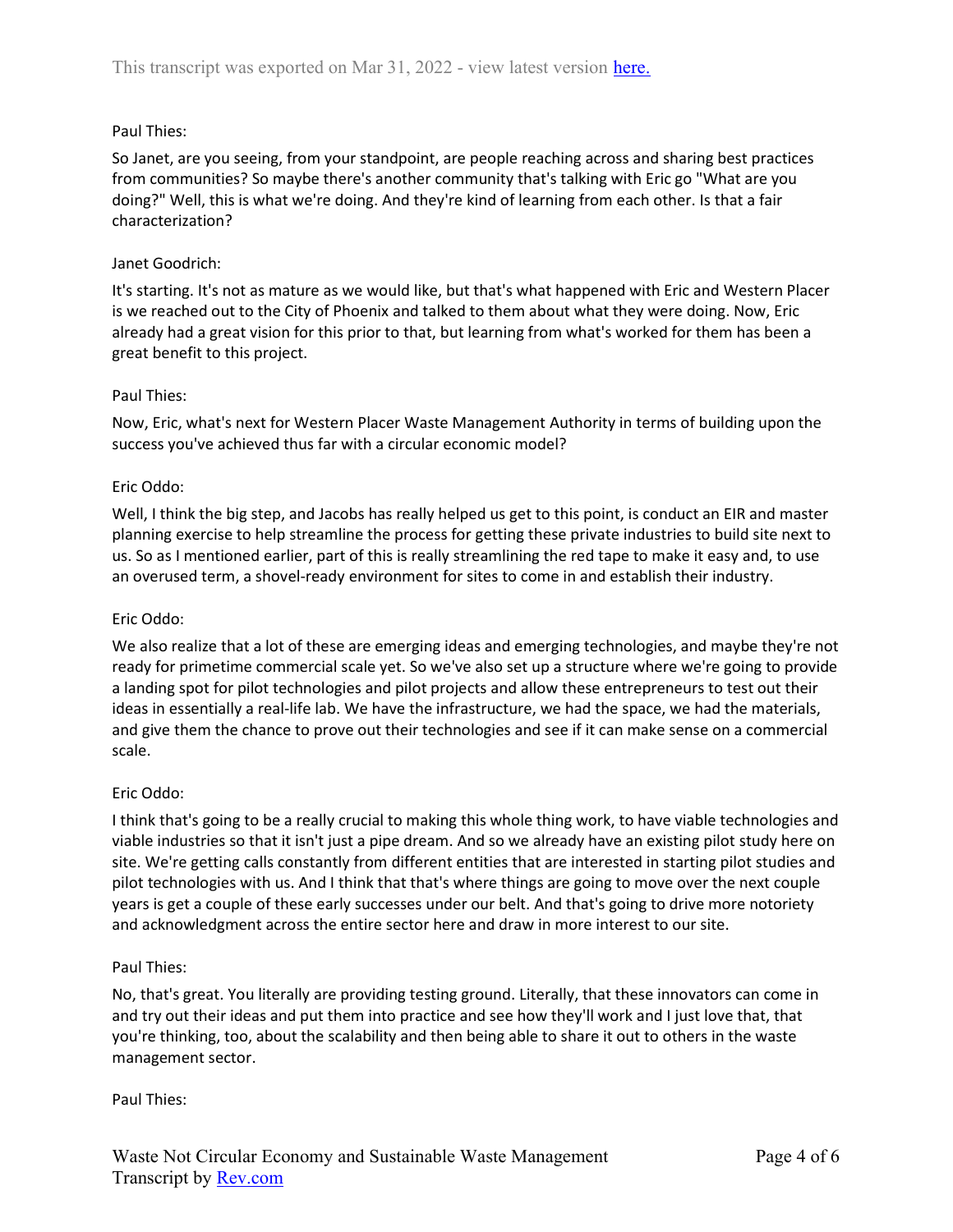Janet, what best practices would you say that other organizations might learn from the partnership experience between Jacobs and Western Placer Waste Management Authority?

# Janet Goodrich:

I feel like there are really three main categories that have worked well for us as a group and I'd love Eric's opinion on these two. But the first one is that Eric has really, I'll have to give him a lot of credit, for Eric has held this vision for a long time and he has kept it alive even when the market didn't really quite know what he was talking about, yet. And his agency didn't quite know what he was talking about yet, but once he got that vision and then when we came on board to help him implement it, we've been aligned and we stay aligned. Pep talk each other when we need to. We get out and talk about the project in different places because we both, and Jacobs, and Western Placer, we agree. This is a really important project for our region, for our economy.

## Janet Goodrich:

Then we've gone together to carry the message in our right spaces to the elected officials. So staying on that passion but really then, at the same time, keeping the pulse where it needs to be, too, because we need to understand where our communities are willing to go right now and to help them achieve that while keeping the big vision in mind.

#### Janet Goodrich:

And then a third place that I think has been a best practice here is not being afraid to bring up things that might be lightning rods for criticism or just new ideas. They're places that we aren't going right now. And I think that's been key to the success of this project because as Eric and then as we've been helping him do that, bring these things up, there have been a number of people that we haven't expected even, that have caught these ideas and are really helping us take them out to the community, to the stakeholders because they believe in the vision of this project.

## Paul Thies:

Oh, that's awesome. And it's having the courage of your vision and the courage of being an innovator when people don't see just yet what you see but being willing to stick with it.

#### Paul Thies:

And Eric, let me ask you kind of the flip side. She mentioned that you've had this vision for a long time. What would you say, just kind of in the same vein, some of the best practices from that partnership with Jacobs that you've picked up along the way, that you might impart, that other community organizations, entrepreneurs, whatnot might benefit from?

## Eric Oddo:

Well, I think Janet hit it right on the head. I mean, from the get-go we've been very fortunate in that our vision has been aligned and it's really been, what is that end goal? What do we see is, what we're trying to achieve in the long run? We don't know what that journey's going to be like to get there, but we knew what the endpoint was going to be. And so really bringing the right voices together with the right experiences and be willing to make that leap and say, all right, these are the folks that we need to talk to and open up different doors that maybe, just as an individual, I would've never known. I would've never had that exposure and that experience.